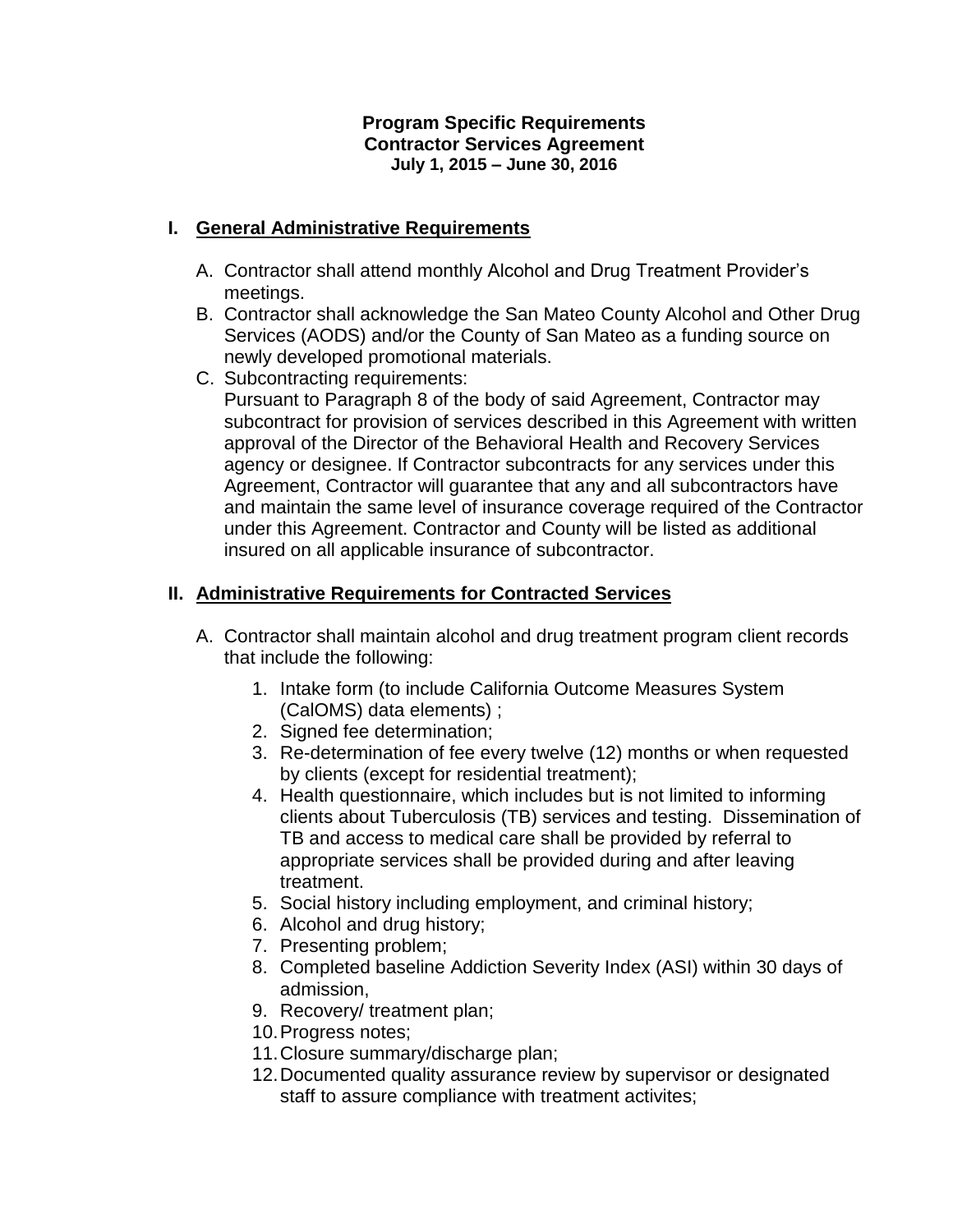- 13.Signed release(s) of information as required;
- 14.Signed consent to treatment; and
- 15.Signed confidentiality agreement(s).
- 16.Contractors who receive Perinatal State funds will be in compliance with all aspects of the most current state of California Department of Health Care Services (DHCS) Perinatal guidelines.
- B. CalOMS Prevention Requirements
	- 1. Maintain documentation of all community partnership activities implemented in accordance with the prevention project work plan and CalOMS reporting requirements. Make such documentation available to the AOD Program Analyst and Community Partners.
	- 2. Enter data documenting the Community-Partnership's planning/implementation activities into the California Department of Alcohol and Drug Programs' web-based CalOMS data system on a weekly basis.
- C. Confidentiality and Security of Information
	- 1. Contractor agrees to implement and maintain administrative, physical, and technical safeguards that reasonably and appropriately protect the confidentiality, integrity, and availability of all confidential information that it creates, receives, maintains or transmits. Contractor will provide the State with information concerning such safeguards upon request.
	- 2. Contractor will fully comply with all applicable laws, regulations and mandates governing Confidentiality of Alcohol and Drug Abuse Patient Records, including but not limited to 42 C.F.R. Part 2, the Health Insurance Portability and Accountability Act of 1996 ("HIPAA"), 45 C.F.R. pts 160 & 164, and applicable sections of the California Health & Safety Code Sections 11812 and 11845.5 and 123110 through 123149.5, Welfare and Institutions Code Section 14100.2 and Title 22 California Code of Regulations.
	- 3. Contractor must participate and be in compliance with the AVATAR/ system. AVATAR is a centralized web-based application utilized by the County of San Mateo, Behavioral Health and Recovery Services to manage client and provider information. Compliance includes achieving minimum hardware and connectivity specifications, attending trainings offered by the County, entering contractor and client data into the AVATAR system, and utilizing AVATAR to store client information, facilitate referrals, manage contractor waiting lists and generate reports.
	- 4. Contractor shall ensure their appropriate staff attends the AVATAR User Group and other scheduled trainings as appropriate. Contractor shall maintain ongoing compliance with AVATAR updates. Contractor will submit electronic DATAR reports to California Alcohol and Drug Programs. DATAR Reports must be submitted to ADP by the 10<sup>th</sup> of the month following the activity month.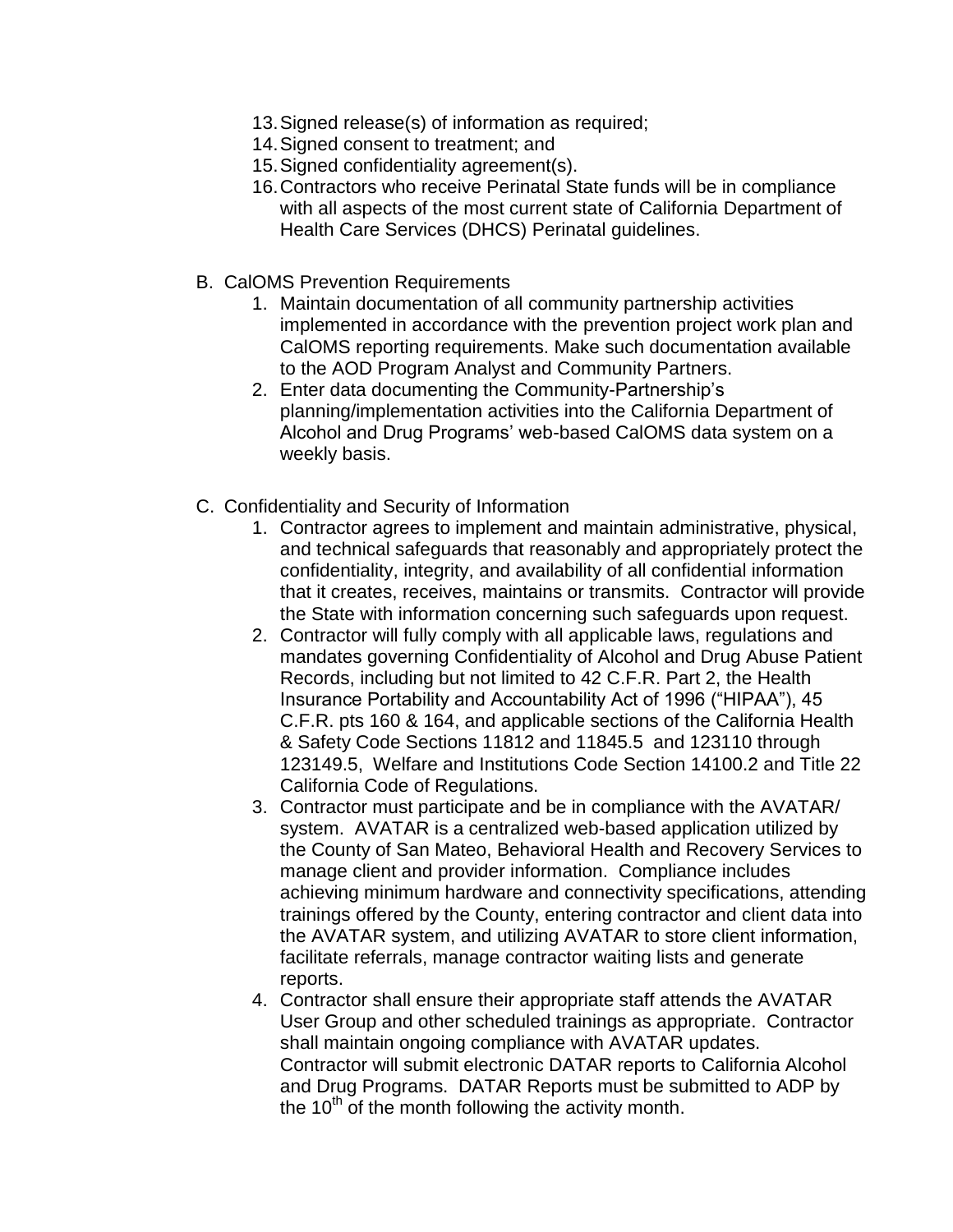- D. Administer the ASI within 30 days of admission to all treatment program clients.
- E. Make efforts to diversify program revenue sources.
- F. Comply with applicable California Department of Health Care Services certification and/or licensure requirements for Contractor's alcohol and drug treatment program(s).
- G. Individuals will not be refused Contractor's basic alcohol and drug treatment services based on the individual's inability to pay. Contractor's fee determination plan will be submitted to, and approved by the County AODS Administrator or designee, not later than July 1<sup>st</sup> on an annual basis.
- H. In the event that a participant appeals the manner or amount of his/her fee determination, Contractor will abide by the decision of the AODS Administrator or designee. Fee determination shall be submitted annually on January  $1<sup>st</sup>$  to the County.

# **III. Program Certification**

In performing the services described in the Exhibits, Contractor shall perform the following services and abide by the following provisions:

- A. Program Requirements:
	- 1. Commence new program services no later than ninety (90) days after initiation of any start-up activities that are funded by County.
	- 2. Make use of available community resources, including recreational resources.
	- 3. Operate program(s) during times that provide reasonable accessibility for program participants with hours of operation posted in a conspicuous location.
	- 4. Perform outreach activities to encourage individuals in need of alcohol and/or other drug services to reach these services.
	- 5. Contractor shall notify the State in writing prior to reducing the provision of covered services. In addition, any proposal to change the location where covered services are provided, or to reduce their availability, shall be submitted in an application to the State sixty (60) days prior to the proposed effective date. Contractor shall not implement the proposed changes if the State denies the Contractor's proposal.
- B. Underserved Populations Requirements:
	- 1. Work collaboratively with the County to provide treatment services to the following San Mateo County priority population listing:
		- a. Pregnant injection drug users;
		- b. Pregnant substance users;
		- c. Pregnant Intravenous Drug Users (IDU);
		- d. Parenting injection drug users;
		- e. Parenting substance users;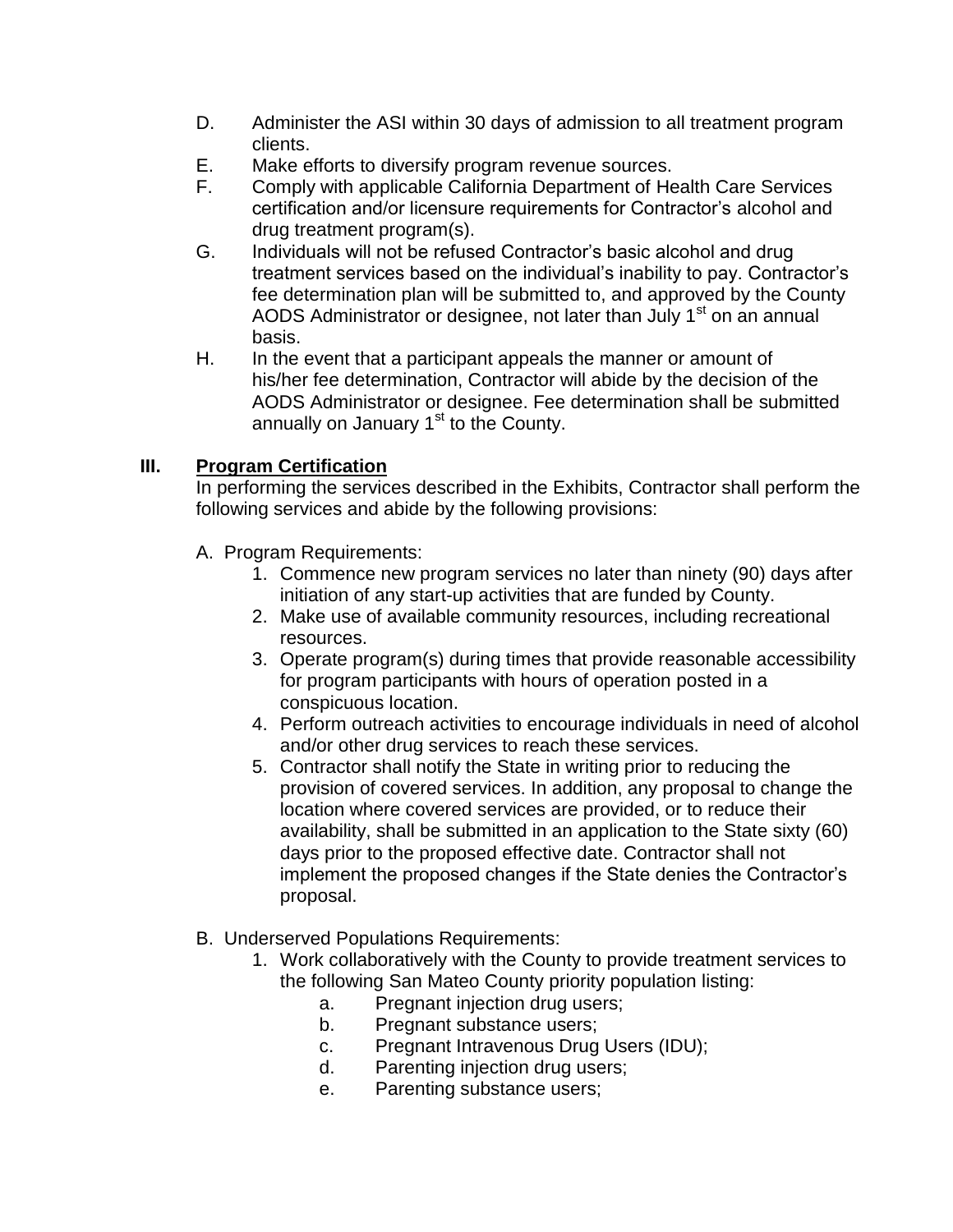- f. Non-English speaking;
- g. Hearing impaired;
- h. Physically impaired;
- i. Gay/lesbian;
- j. Elderly (for adult services);
- k. Pregnant women;
- l. HIV-positive;
- m. Homeless individuals;
- n. Adults in the Criminal Justice system;
- o. Youth;
- p. Families with children five years of age or younger;
- q. Persons with a co-occurring disorder; and
- r. Diverse cultures.
- s. In any event, contractor will give priority admission to San Mateo County residents.
- 2. Work collaboratively with County to ensure that Contractor's program does not deny services based on language ability.
- 3. Demonstrate a commitment, in good faith, to recruit and retain program staff who can communicate with and relate to diverse populations.
- 4. Assure that Contractor's program staff receives training that addresses the prevention and treatment issues and approaches relevant to the special and/or underserved populations designated in Section III, Paragraph B above.
- C. Contractor will continue to enhance capabilities in treatment and care of Individuals with co-occurring mental health and substance use disorders, or complex, issues around mental health and substance use, including histories of trauma histories and homelessness, and physical health needs
- D. Nondiscrimination in Services:
	- 1. Contractor certifies under the laws of the State of California that the Contractor and its Subcontractors shall not unlawfully discriminate in the provision of services because of race, color, creed, national origin, sex, age or physical, sensory , cognitive, or mental disability as provided by state and federal law and in accordance with Title VI of the Civil Rights Act of 1964 [42 CFR USC 2000(d)]; Age Discrimination Act of 1975 (42 USC 6101); Section 504 of the Rehabilitation Action of 1973 (29 USC 794) (as amended); Education Amendments of 1972 (20 USC 1681); Americans with Disabilities Act of 1990 (42 USC 12101); Title 45, CFR, Part 84; provisions of the Fair Employment and Housing Act (Government Code Section 12900 et seq.); and regulations promulgated there under (Title 2, CCR, Section 7285.0 et seq.); Title 2. Division 3, Article 9.5 of the Government Code, commencing with Section 11135; and Chapter 6 of Division 4 of Title 9 of the CCR, commencing with Section 10800.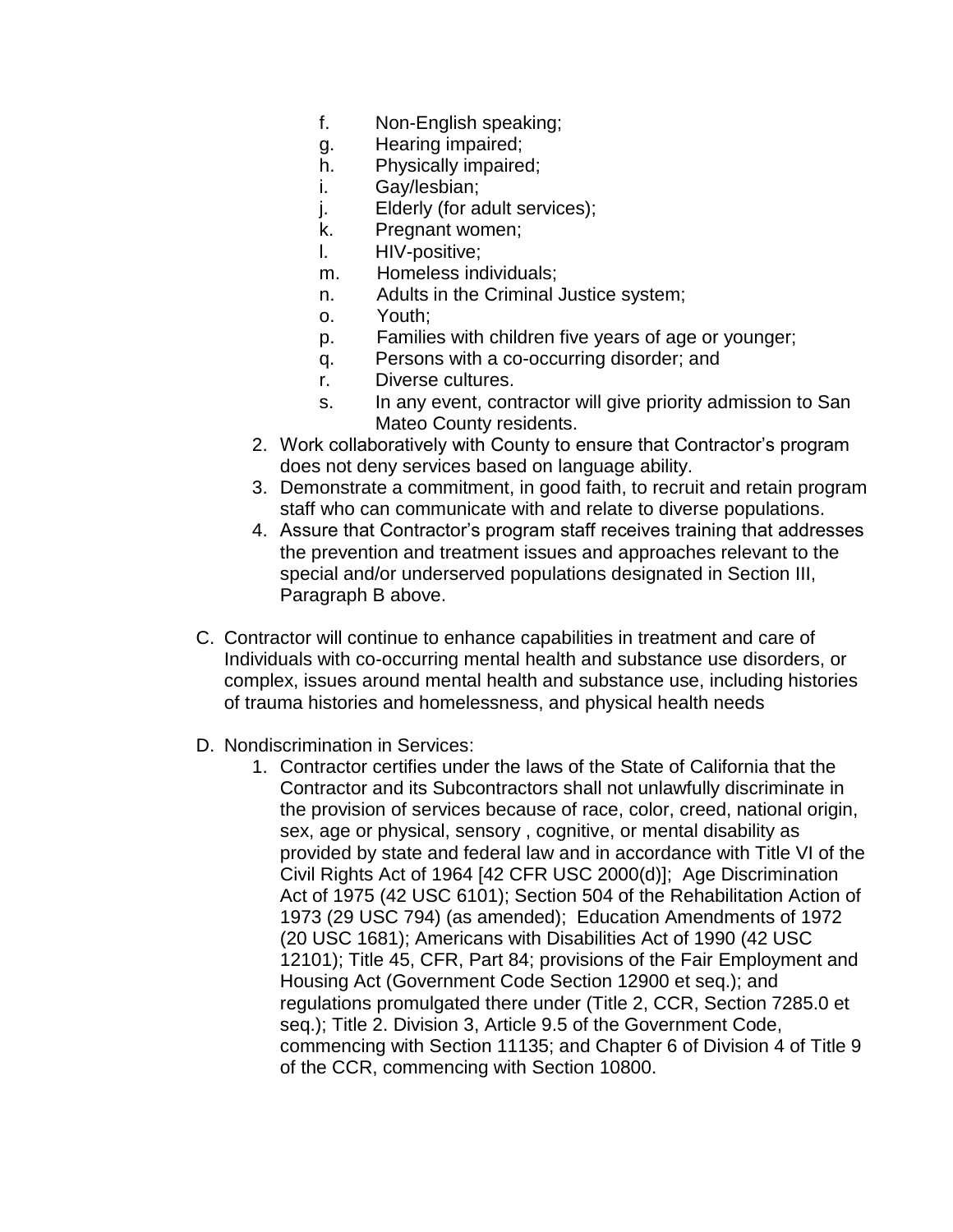- 2. For the purpose of this Contract, discrimination on the basis of race, color, creed, national origin, sex, sexual orientation, gender orientation, age, or physical, sensory, cognitive, or mental disability includes, but is not limited to, the following: denying an otherwise eligible individual any service or providing a benefit which is different, or is provided in a different manner or at a different time, from that provided to others under this Contract; subjecting any otherwise eligible individual to segregation or separate treatment in any matter related to the receipt of any service; restricting an otherwise eligible individual in any way in the enjoyment of any advantage or privilege enjoyed by others receiving any service or benefit; and / or treating any individual differently from others in determining whether such individual satisfied any admission, enrollment, eligibility, membership, or other requirement or condition which individuals shall meet in order to be provided any service benefit.
- 3. Noncompliance with the requirements of nondiscrimination in services shall constitute grounds for state to withhold payments under this Contract or terminate all, or any type, of funding provided here under.
- E. Facility Requirements:
	- 1. Maintain wheelchair accessibility to program activities according to governing law, including the Americans with Disabilities Act (ADA), as applicable.
	- 2. Provide service site(s) that will promote attainment of Contractor's program objectives. Arrange the physical environment to support those activities.
	- 3. Decrease program costs when possible by procuring items at no cost from County surplus stores and by accepting delivery of such items by County.
- F. Governance and Operational Requirements:
	- 1. Comply with all federal, state, and San Mateo County governmental agencies regulations and requirements including applicable provisions of the County's Combined Negotiated Net Amount and Drug Medi-Cal Contract that are or become effective during the term of the contract that relate to providing publicly funded Substance Use Disorder services.
	- 2. Develop and enforce written policies and procedures, to be maintained in an operations manual available to all staff and volunteers. The operations manual shall be reviewed annually and shall include the following:
		- a. A conflict of interest policy applicable to all of Contractor's program's employees, which includes, but is not limited to, financial conflict of interest.
		- b. Personnel policies that discuss the following:
			- 1) Criteria regarding employment of disabled people, including recovering alcohol and drug abusers, for each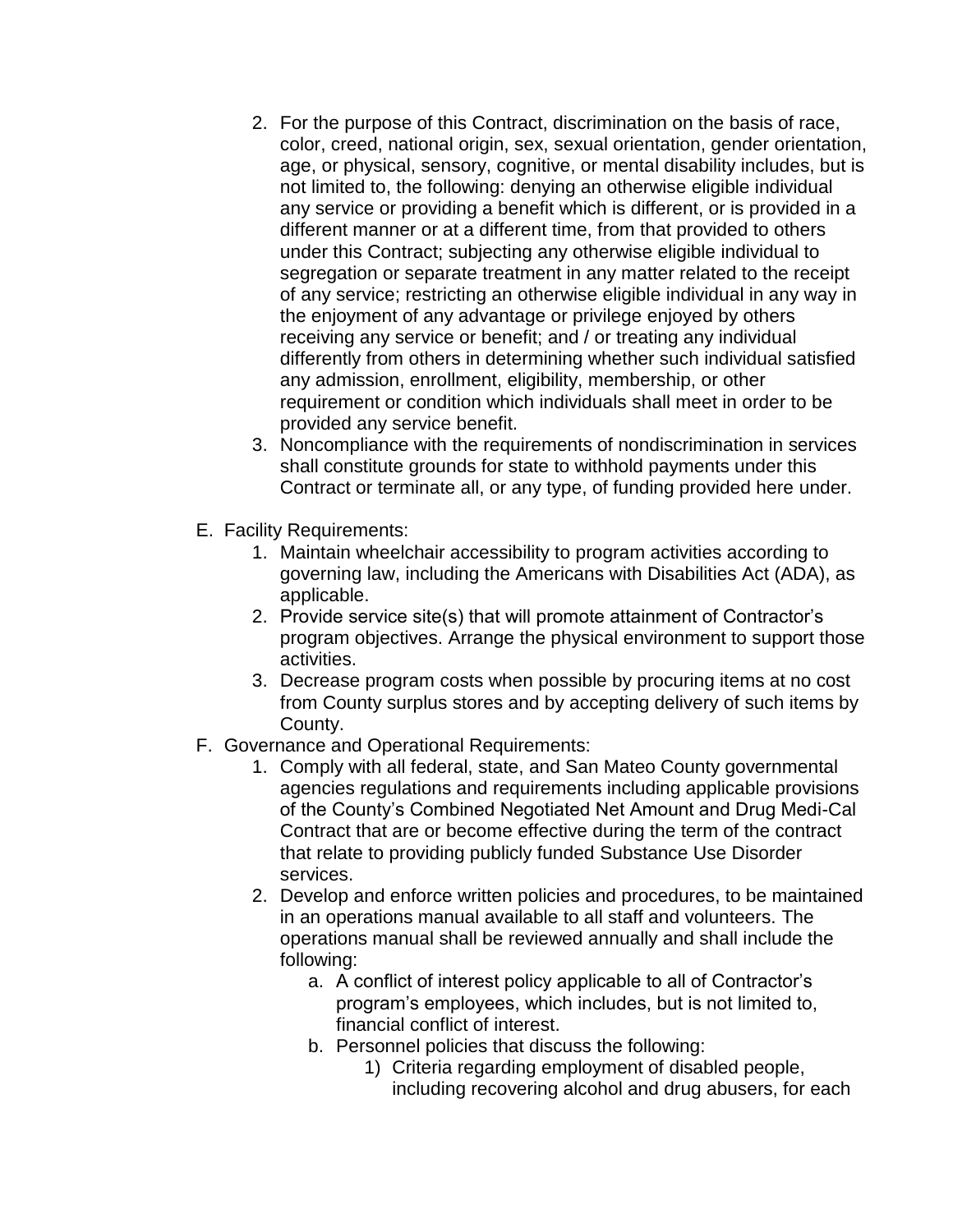position, including the minimum length of recovery required for each position.

- a) Include criteria regarding the employment of current program participants.
- b) Include a plan for meeting the state of California counselor certification regulations.
- 2) Criteria describing the required academic and/or experiential background of Contractor's program's treatment staff in alcohol and drug use and related problems, including recognition of referral criteria such as jaundice, convulsions, and disorientation.
- c. Program eligibility standards and policies and procedures for admission to and termination from the program.
- d. Procedures for obtaining medical, psychiatric evaluation, and emergency services.
- e. Policies for maintaining participant records consistent with state and federal laws. Surrender such records to County should Contractor's program cease operations.
- f. A statement of participants' rights and the grievance procedure utilized to respond to complaints. The statement and the grievance procedure must be available to program participants.
- g. A confidentiality policy that complies with all applicable state and federal laws and regulations, including but not limited to the following:
	- 1) 42 Code of Federal Regulation (CFR) regulations related to Confidentiality of Alcohol and Drug Abuse Patient Records.
	- 2) Health Insurance Portability and Accountability Act of 1996 ("HIPAA"), 45 CFR pts 160 & 164, and applicable sections of the California Health & Safety Code.
	- 3) California Mandated Blood Testing and Confidentiality to Protect Public Health Act of 1985 and all amendments, regarding AIDS/HIV issues.
	- 4) Health and Safety Code Section 11812(c).
- h. A recovery philosophy by which Contractor will maintain program structure, operation, and staffing.
	- 1) Contractor agrees that the use, sale, or distribution of alcohol and illicit drugs will be prohibited on all program premises; and at any event that is sponsored by or on behalf of Contractor's program (unless otherwise agreed upon in writing by the BHRS-AOD Administrator or designee).
	- 2) Contractor agrees that all materials utilized by Contractor and that all activities conducted by Contractor will not promote the use of alcohol or illicit drugs.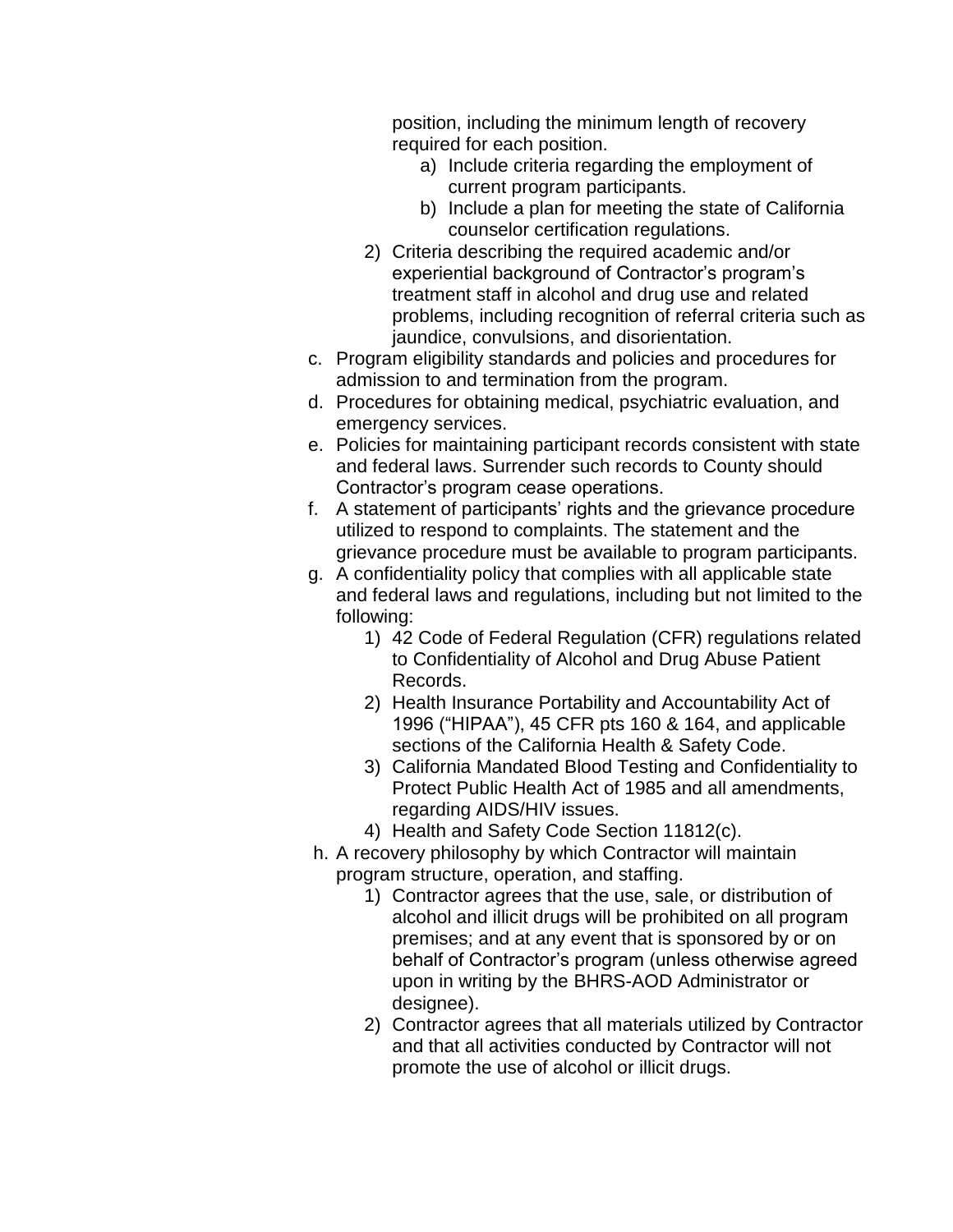- 3) Contractor agrees not to accept any donations (including, but not limited to, money, goods, services, promotional materials, entertainment, or use of any goods) from any company or organization whose principal business is the manufacture, sale, distribution, or promotion of alcohol or tobacco, including but not limited to, companies of the alcohol or tobacco industries.
- i. Provision of TB Services
	- 1) Will, directly or through arrangements with other public or nonprofit private entities, routinely make available tuberculosis services to each individual receiving treatment for such abuse;
	- 2) In the case of an individual in need of services and the lack of the capacity of the program to admit the individual, will refer the individual to another provider of tuberculosis services; and
	- 3) Will implement infection control procedures established by the principal agency of a State for substance abuse, in cooperation with the Health Department Health/Tuberculosis Control Officer,
- j. A policy statement on smoking in program facilities and during program activities.
- k. A policy statement on the use of medically-prescribed drugs for co-occurring individuals or individuals who have other medical needs. Refer to SMC Medication Policy – NO. SMCAOD1\_2008.
- l. Adherence to San Mateo County Narcotic Replacement Therapy Policy NO. SMCAOD 1-A\_2008.
- m. Adherence to San Mateo County Relapse Policy NO. SMCAOD 2\_2008.
- n. Adherence to San Mateo County Medical Marijuana Policy No. SMC BHRS 10-02.
- o. Adherence to San Mateo County Providing Services to Persons with Physical Disabilities Policy No. SMC AOD 1-2010.
- p. A policy statement on prevention of violence in the workplace.
- G. Conflict of Interest Requirements:
	- 1. If Contractor is a nonprofit agency, Contractor will comply with the California Corporations Code on Non-Profit Corporations.
	- 2. Do not permit any member of Contractor's governing board to have or acquire, directly or indirectly, any personal financial interest in the performance of this Agreement, as by providing goods or services for compensation, or otherwise, without having first disclosed the same to the governing board.
	- 3. Disclose to County in writing, within fourteen (14) calendar days of the occurrence of any of the following circumstances: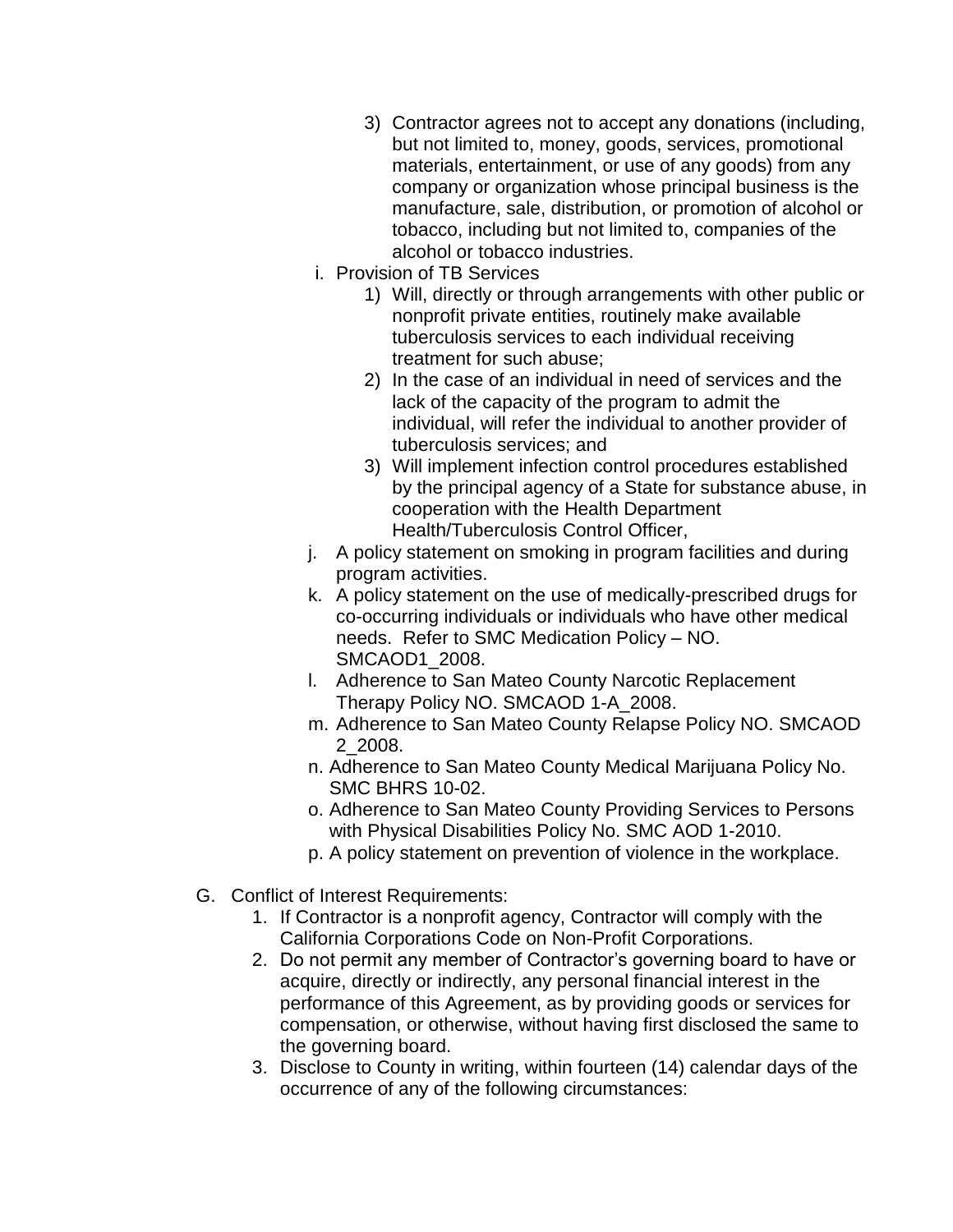- a. When any of the following persons or organizations performs for compensation any administrative or operational functions for Contractor with respect to the performance of this contract (including, but not limited to, fiscal accounting or bookkeeping functions).
	- 1) Any member of Contractor's governing board.
	- 2) Any person who is related by blood or marriage to a manager or a member of Contractor's governing board.
	- 3) Any organization in which any person who is related by blood or marriage to a manager or member of Contractor's governing board has a substantial personal financial interest.
- b. When Contractor enters into any agreement for the acquisition of goods or services for more consideration that would be paid for equivalent goods or services on the open market.
- 4. If the BHRS-AOD Administrator reasonably determines that any activity constitutes a conflict of interest which is detrimental to program participants, program implementation, or program functioning, County may require Contractor to cease said activity.
- 5. If Contractor does not cooperate with any of the provisions of Paragraphs 1 through 4 of this Section, County may withhold payment subsequent to Contractor's non-cooperation. County will describe intention to withhold payment with justification in writing to Contractor.
- H. Continuing Education for Employees:

With respect to any facility for treatment services or prevention activities, continuing education in such services or activities (or both, as the case may be) shall be made available to employees of the facility who provide the services or activities.

- I. Cultural Competency
	- 1. Implementations of these guidelines are based on the National Culturally and Linguistically Accessible Services (CLAS) Standards issued by the Department of Health and Human Services. For more information about these standards, please contact the Health Equity Initiatives Manager (HEIM) at 650-573-2714 or [jafrica@smcgov.org](mailto:jafrica@smcgov.org)
	- 2. Contractor will submit an annual cultural competence plan that details on-going and future efforts to address the diverse needs of clients, families and the workforce. This plan will be submitted to the BHRS Program Manager and the Health Equity Initiatives Manager (HEIM) by September of the fiscal year. The annual cultural competence plan will include, but is not limited to the following:
		- a. Implementation of policies and practices that are related to promoting diversity and cultural competence;
		- b. Contractor forum for discussing relevant and appropriate cultural competence-related issues; (such as a cultural competence committee)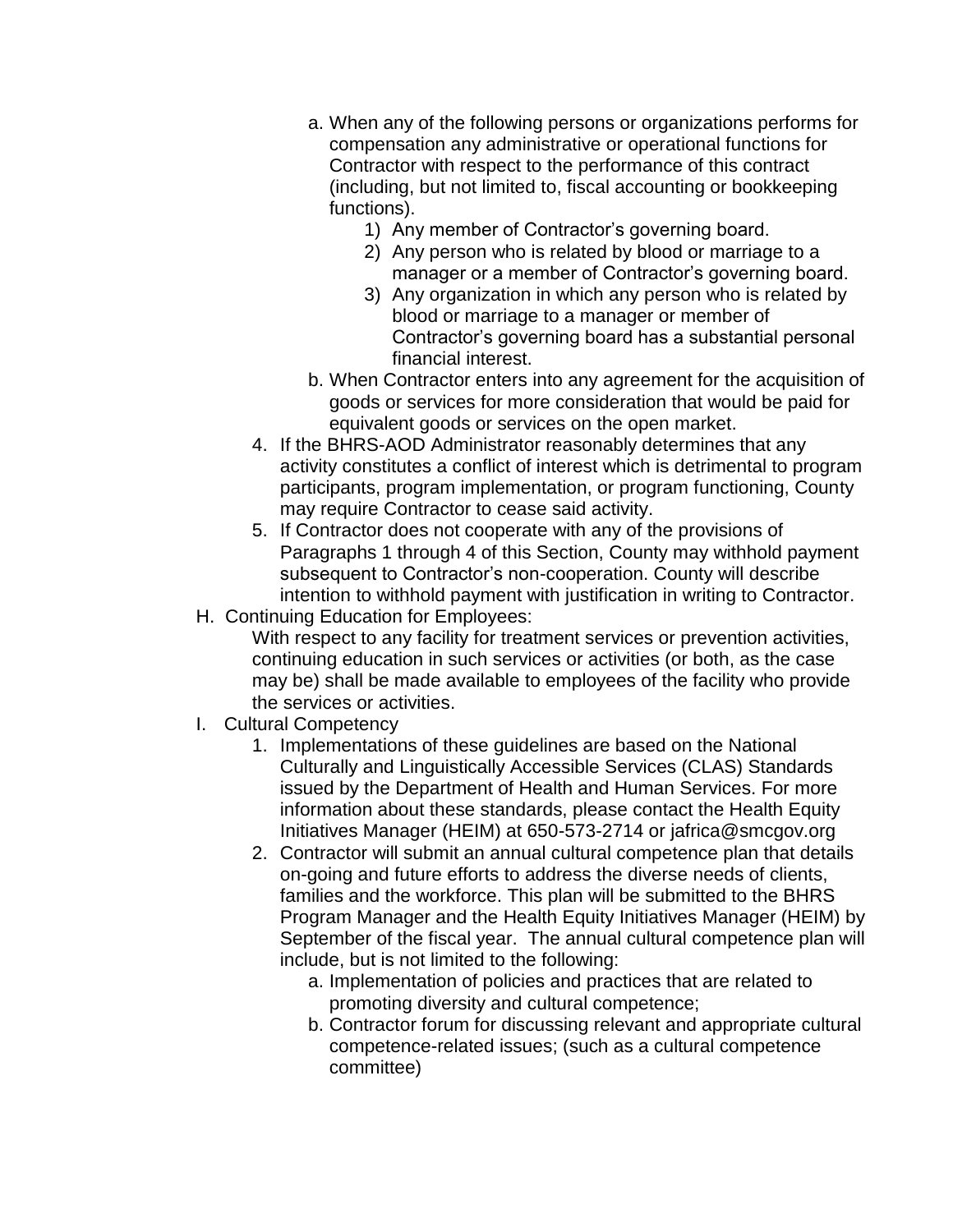- c. Collection of client cultural demographic information, including race, ethnicity, primary language, gender and sexual orientation;
- d. Staffing objectives that reflect the cultural and linguistic diversity of the clients. (Contractor will recruit, hire and retain clinical staff members who can provide services with clients in a culturally and linguistically appropriate manner);
- e. Staff training plan related to cultural competency. Contractor will ensure that all program staff receives at least 8 hours of external training per year (i.e. sponsored by BHRS or other agencies) on how to provide culturally and linguistically appropriate services.
- 3. Contractor will actively participate in at least one cultural competence effort within BHRS and/or to send a representative to attend the Cultural Competence Council for the term of the Agreement. Contractor shall submit to BHRS ODE by March 31st, a list of staff who have participated in these efforts. For more information about the Cultural Competence Council (CCC), and other cultural competence efforts within BHRS, contact HEIM.
- 4. Contractor will establish the appropriate infrastructure to provide services in County identified threshold languages. Currently the threshold languages are: Spanish, Tagalog and Chinese (Mandarin and Cantonese). If contractor is unable to provide services in those languages, the contractor is expected to contact Access Call Center or their BHRS Program Manager for consultation. If additional language resources are needed, please contact HEIM.
- 5. Contractor will translate relevant and appropriate behavioral healthrelated materials (such as forms, signage, etc.) in County identified threshold languages in a culturally and linguistically appropriate manner. BHRS strongly encourages its contractors to use BHRSsponsored forms in an effort to create uniformity within the system of care. Contractor shall submit to HEIM by March 31st, copies of Contractor's health-related materials in English and as translated.
- 6. Technical Assistance Should Contractor be unable to comply with the cultural competence requirements, Contractor will meet with the Program Manager and HEIM to plan for appropriate technical assistance.

### **IV. Fiscal Certifications**

In performing the services described in the Exhibits, Contractor shall perform the following services and abide by the following provisions:

A. In the event that Contractor's program owes money to any County agency for services or goods received specifically pursuant to this Agreement or owes money based on any audit as described in Paragraph IV.A.2. hereinbelow, County may, at its option, deduct the amount owed from any payment due to Contractor or that will become due to Contractor under this Agreement.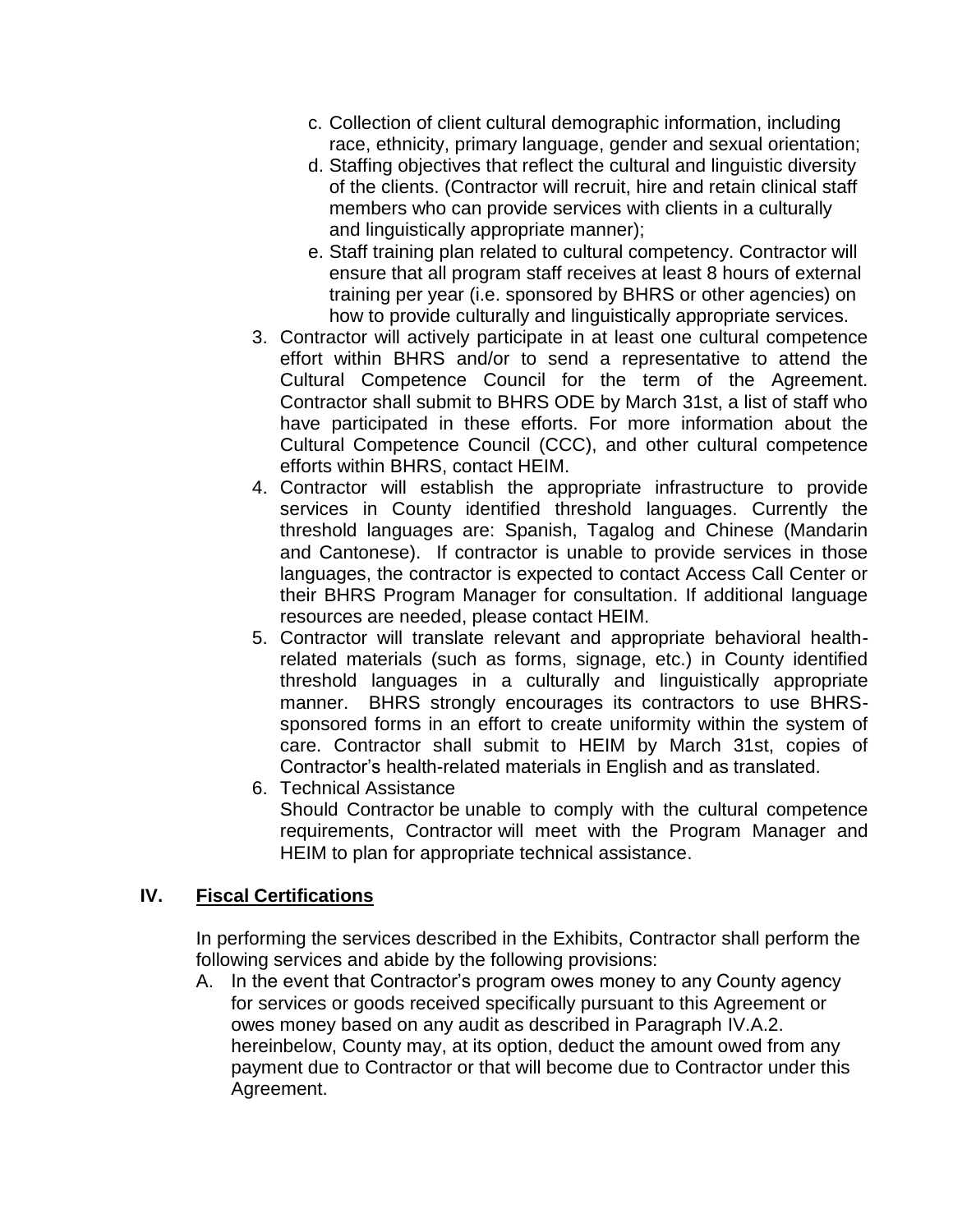- 1. In the event that Contractor has already received payment for services, Contractor shall promptly refund to County, upon County's request, the amount to be withheld.
- 2. In the event that the federal, state, or San Mateo County government performs an audit of Contractor's program provided pursuant to this Agreement, and determines that funds should be withheld from County due to Contractor's performance, Contractor shall be liable to County for the full amount of the funds withheld.
- B. Maintain all financial records, perform all cost allocations, and complete all financial reports according to standard accounting practices, as well as the California Department of Health Care Services Reporting System Manual (ASRS) and the Federal Office of Management and Budget's (OMB) Circular No. A-133.
- C. If it is deemed necessary by the BHRS-AOD Administrator or designee, hire a Certified Public Accountant to perform a fully certified audit of Contractor's program at Contractor's expense.
	- 1. Contractor will perform audit according to standard accounting practices.
	- 2. This expense is an allowable cost in Contractor's program budget.
	- 3. If County reasonably believes that governing board may not have met its fiduciary and/or other contractual responsibilities, the BHRS-AOD Administrator or designee may reserve the right to develop the use of said audit and to approve the selection of the auditor.
- D. If Contractor receives FIVE HUNDRED THOUSAND DOLLARS (\$500,000) or more in federal funds in a fiscal year, Contractor must have a single audit in accordance with Circular No. A-133. If Contractor is a non-profit organization with only one federal program, the audit can be made for that one program only.
	- 1. Contractors receiving annually an aggregate of ONE HUNDRED FIFTY THOUSAND DOLLARS (\$150,000) or more of funds from the County must have a financial audit.
	- 2. All audits must be conducted in accordance with government Auditing Standards (2003 Revision), prescribed by the U.S. Comptroller General, covering all County programs.
	- 3. Contractor may conduct an audit either annually or biannually. If Contractor conducts audit biannually, audit must cover a two (2) year period.
	- 4. Audit reports will identify each County program covered by the audit, including contract amounts and contract periods.
	- 5. If a funding source has more stringent and specific audit requirements than the audit requirements set forth in Paragraphs D.1 through 3, directly above, those audit requirements shall apply in addition to the audit requirements set forth herein.
	- 6. Contractor will permit independent auditors to have access to Contractor's records and financial statements as necessary to comply with all applicable audit requirements.